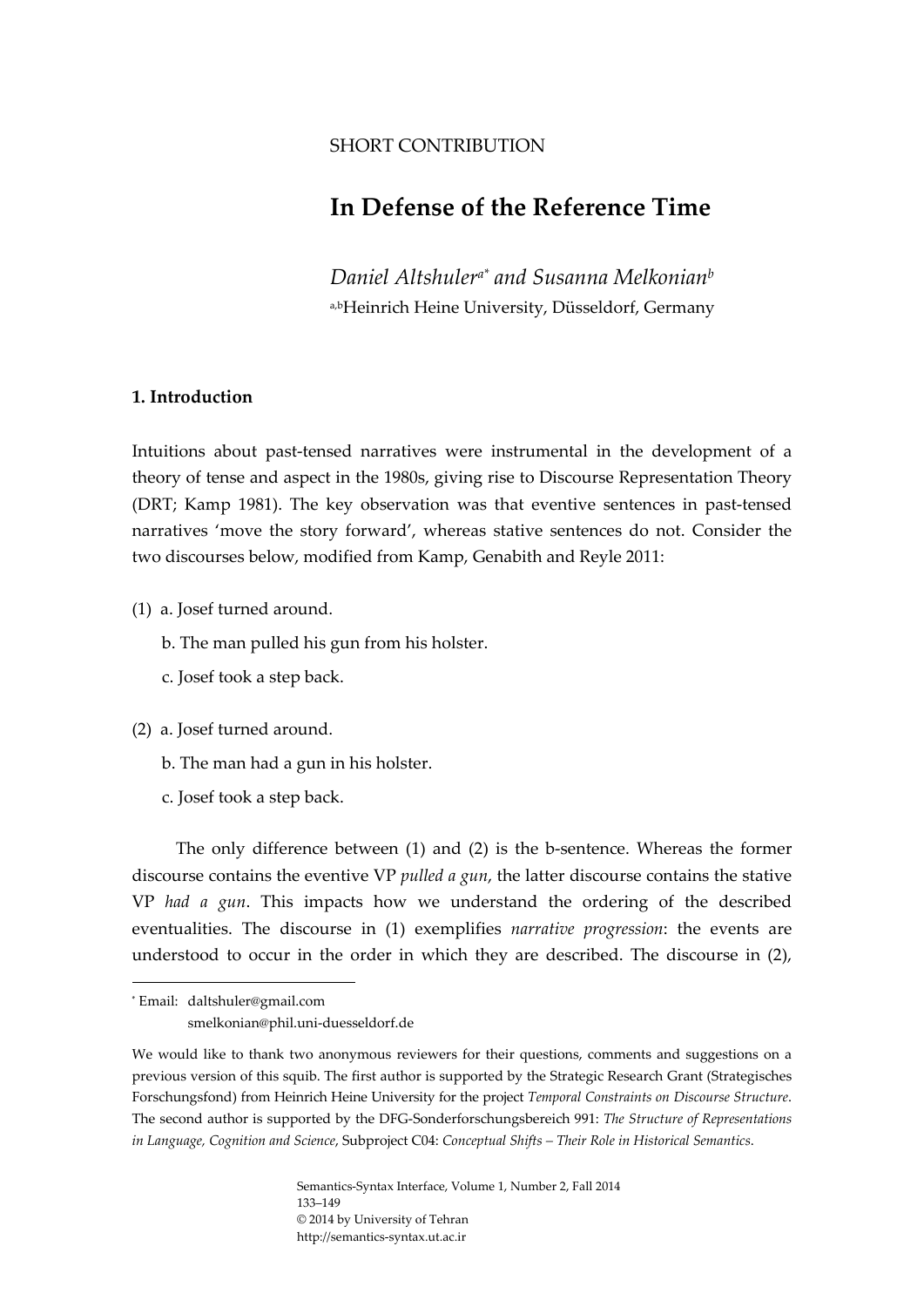however, is more complicated. Although we infer narrative progression in (2a) and (2c), the state described in (2b) is understood to hold at the time that Josef turned around.

Such intuitions led to a theory of temporal anaphora that builds on Partee's (1973) idea of treating the past tense like a pronoun. In particular, the past tense seeks a salient time antecedent, called a *reference time*, prior to the speech time. This is analogous to *she* seeking a salient individual antecedent that is female. In turn, the reference time is related to the time of the eventuality (event or state) by other mechanisms (e.g. the aspect). In other words, the reference time mediates between the speech time and the event time. This idea, first proposed by Reichenbach (1947), has often been referred to as the "two-dimensional" analysis of tense (Kamp 1999/2013).

Relating this analysis to the discourses above, the crux is that sentences with eventive VPs (or "eventive sentences") provide a reference time of the right kind, that is, one that satisfies the presupposition of the past tense, whereas sentences with stative VPs do not provide a reference time (Partee 1984; Hinrichs 1986). For example, in (1c), the reference time is provided by the eventive sentence in (1b), namely some time in the past that is 'just after' the man pulled his gun from his holster.<sup>1</sup> As a result, we understand the gun pulling to take place after the turning around. In (2c), however, the antecedent is some time in the past 'just after' Josef turned around because (2a) is the only other eventive sentence in the discourse and hence the only other sentence that could provide a reference time. As a result, we understand the taking a step back to take place after the turning around, but not necessarily after the man had a gun in his holster.

Research in AI in the 1980s pioneered by Jerry Hobbs also analyzed narrative discourse, but from a different point of view. Instead of explaining our intuitions about event ordering in terms of semantic rules, Hobbs (1985, 1990) appealed to commonsense reasoning with non‐linguistic information. In particular, Hobbs extended David Hume's principles of idea association to model how we interpret a given discourse; he assumed that there is a primitive class of rhetorical relations according to which a discourse is organized, i.e. a discourse is coherent because it is organized by particular rhetorical relations.2

<sup>&</sup>lt;sup>1</sup> The 'time just after' is purposely vague. It is "determined by the hearer's understanding of the nature of events being described in a narrative, the overall degree of detail in which events are being described, and common knowledge about the usual temporal relationships among events...each successive sentence presents the very next event that transpires that is important enough to merit the speaker's describing it to the hearer, given the purpose of the narration" (Dowty 1986:47).

<sup>2</sup> Hume famously wrote: "To me there appear to be only three principles of connection among ideas, namely Resemblance, Contiguity in time or place, and Cause or Effect" (Hume 1748/2008:16).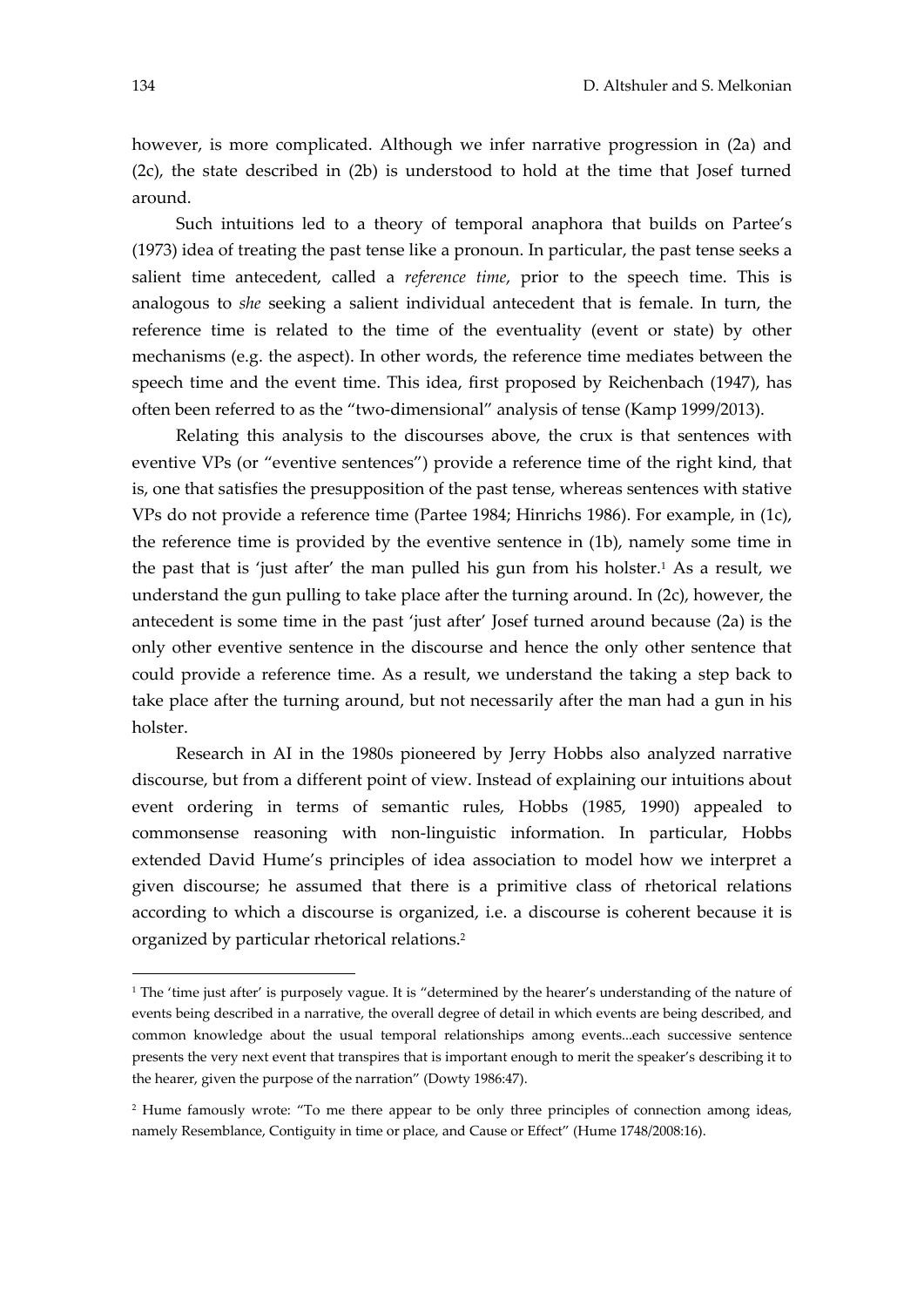For example, the Humean notion of *contiguity* is often characterized by the socalled "OCCASION relation" (Kehler 2006:250), which is defined below, in (3). It has played a vital role in a variety of research projects within the cognitive sciences<sup>3</sup> because it is seen as the backbone to any narrative (Hobbs 1990: Ch. 5).4

## $(3)$  OCCASION $(S_0, S_1)$ :

<u>.</u>

- a. A change of state can be inferred from the assertion of  $S_0$ , whose final state can be inferred from S1
- b. A change of state can be inferred from the assertion of S<sub>1</sub>, whose initial state can be inferred from S<sub>0</sub> (Hobbs 1990:87).

To see the impact of the definition above, let us relate it to the discourse in (1). In particular, let's suppose that  $(1a)$  corresponds to discourse segment  $S_0$  and  $(1b)$ corresponds to discourse segment S<sub>1</sub>. In this case, we can say, following (3a), that a change of state could be inferred from (1a) due to the telic predicate *turned around*, whose final state, that is, Josef having change his physical location, can, in some sense, be 'inferred' from the man pulling his gun from his holster. It's natural to understand the man's pulling his gun from his holster to be *contingent* on (and hence inferable from) Josef having turned around.<sup>5</sup> In contrast, it is unlikely that  $(2b)$  is linked to  $(2a)$ via OCCASION because, given world knowledge reasoning, it's hard to see how a man having a gun in his holster could be contingent on Josef's turning around. Instead, (2b) is linked to (2a) by BACKGROUND (Lascarides and Asher 1993), whose temporal import is 'overlap' between two described eventualities.<sup>6</sup>

In sum, coherence-based theories like Hobbs' derive the temporal ordering of events in narrative discourse by appealing to particular kinds of world knowledge reasoning, such as the kind encoded by OCCASION and BACKGROUND. This, according to Kehler (2002), allows for a much simpler analysis of the past tense: it constitutes a precedence relation between the speech time and the event time (Kehler 2002:191); there is no need for an intermediary notion of a *reference time* because narrative

<sup>&</sup>lt;sup>3</sup> See, e.g. Kehler 2002, Wolf and Gibson 2005, Altshuler 2012, Rhode and Horton 2014 and references therein.

<sup>4</sup> A satisfactory analysis of *narrative discourse* is much more complex, however, involving a multitude of rhetorical relations (in addition to OCCASION). We consider some of these relations in the next section.

<sup>5</sup> Note that the clause in (3a) is sufficient to establish OCCASION between (1a) and (1b). See Hobbs 1990, for examples which motivate the clause in (3b) and narrative sequences which blur the distinction between (3a) and (3b), i.e. where OCCASION can be established by either clause.

 $6$  Lascarides and Asher 1993 define BACKGROUND(S<sub>0</sub>, S<sub>1</sub>) as: The state described by S<sub>0</sub> is the 'backdrop' or circumstance under which an event described by S1 occurred.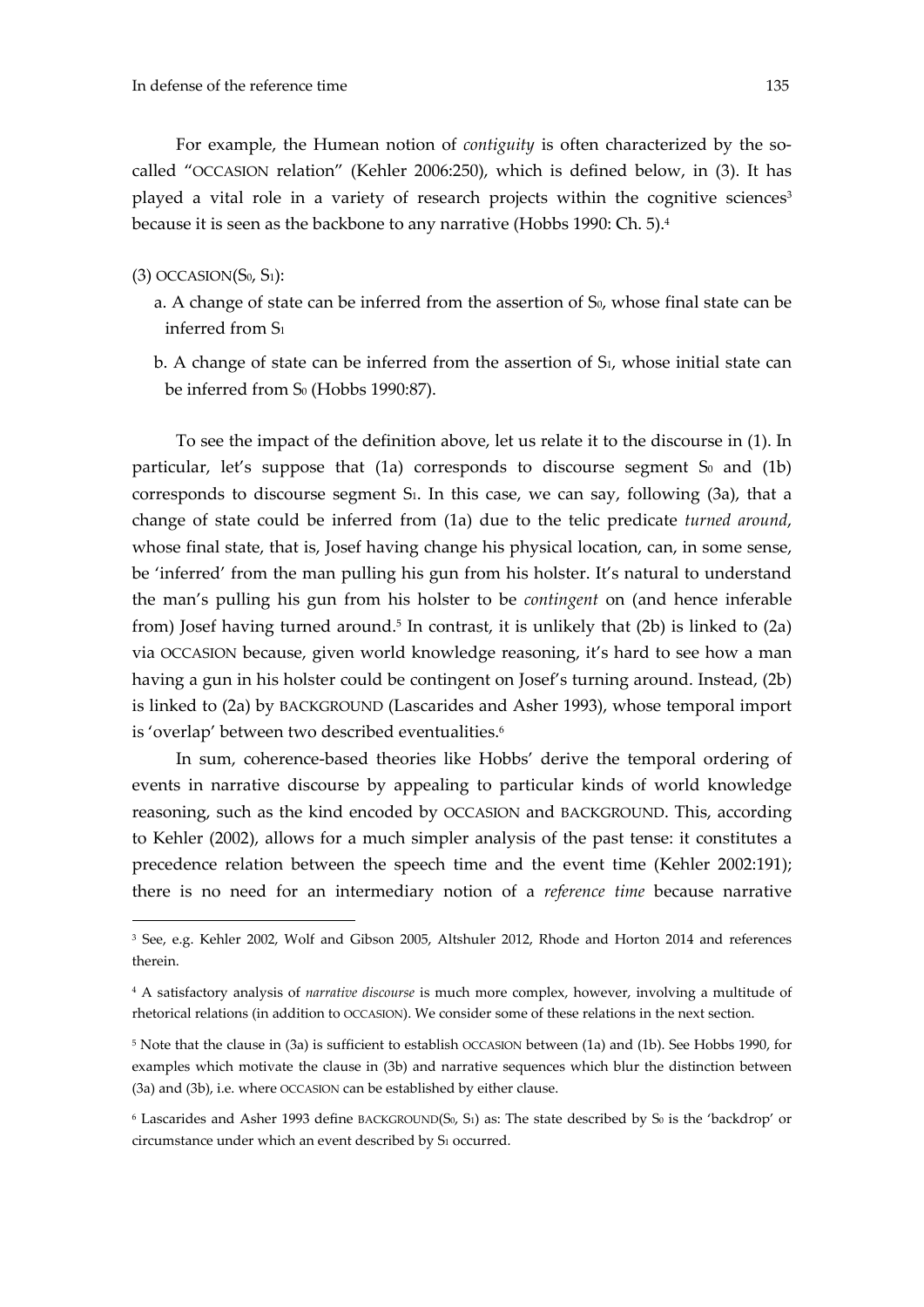progression (or lack thereof) is an epiphenomenon of speakers seeking coherence in a given discourse.7

A similar conclusion was also reached by Lascarides and Asher (1993:437-38) who were the first to point out, based on the discourses below, that grammaticallybased theories of narrative progression do not explain the backward movement of time in  $(4)$ . Moreover, "they are unable to explain why the natural interpretations of  $(5a)$ and (5b)] are different" (Lascarides and Asher 1993:437-38). That is, it is surprising on Partee's analysis outlined above that two eventive sentences in (4) don't invoke narrative progression. Similarly, it is surprising that the stative sentence *The room was pitch dark* in (5a) triggers narrative progression, but the same sentence in (5b) does not.

(4) Max fell. John pushed him.

(5) a. Max opened the door. The room was pitch dark.

b. Max switched off the light. The room was pitch dark.

An appeal to commonsense reasoning could, however, explain the data above according to Asher and Lascarides. For example, the second sentence in (4) is naturally understood to be an explanation of the first sentence (invoking the so-called EXPLANATION relation<sup>8</sup>), while (5a) and (5b) differ in that the first sentence of (5a) naturally invokes BACKGROUND, while the first sentence of (5b) invokes RESULT<sup>9</sup>, a relation that could be thought of in terms of Humean cause-effect.<sup>10</sup>

More recently, Bittner (2008, 2014) has attempted to defend the grammatical view of narrative progression. Based on a wide array of genetically unrelated language with rich morphological marking, she argued that aspectual distinctions are, in fact, responsible for the understood temporal location of an eventuality. Moreover, she suggests that English verbs, which exemplify impoverished morphology, are underspecified for aspectual type, thereby making it extremely difficult to come up with meaningful generalizations about narratives in English. While Bittner does not

<u>.</u>

<sup>7</sup> Kehler (2002) does, ultimately, conclude that the perfect requires the notion of a reference time. This, according to Kehler, is what makes the perfect different from all other tenses.

<sup>&</sup>lt;sup>8</sup> Lascarides and Asher 1993 define EXPLANATION(S<sub>0</sub>, S<sub>1</sub>) as: The event described by S<sub>1</sub> explains why the event described by S<sub>0</sub> happened (perhaps by causing it).

 $9$  Lascarides and Asher 1993 define RESULT(S<sub>0</sub>, S<sub>1</sub>) as: The event described by S<sub>0</sub> caused the event or state described by S<sub>1</sub>.

 $10$  (5) could also be argued to exemplify Hobbsian OCCASION. However, Lascarides and Asher (1993) don't consider this relation to be primitive. More recently, Asher and Lascarides (2003) treated OCCASION as a trigger for NARRATION, which is discussed in the next section.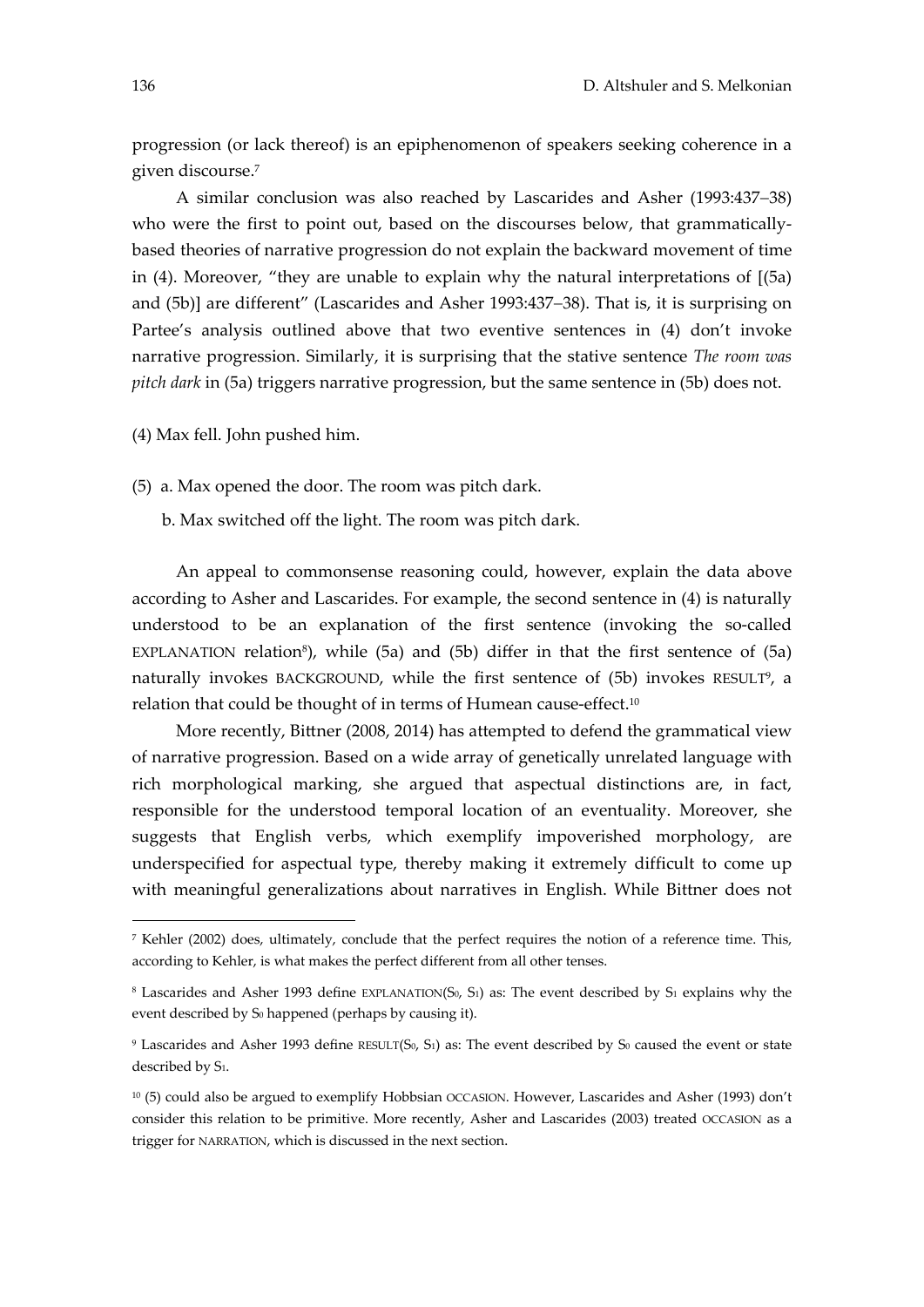characterize the alleged underspecification in examples like  $(4)-(5)^{11}$ , her position is supported by Caenepeel's and Moens' (1994:10) observation that if we assume that EXPLANATION (or commonsense reasoning more generally) triggers backward movement of time for simple past sequences, then it is unclear why (6a) and (7a) are infelicitous, or at least worse than their b-counterparts:

- (6) a. ?Everyone laughed. Fred told a joke.
	- b. Fred told a joke. Everyone laughed.
- (7) a. ?The committee applauded. Niegel announced his promotion.
	- b. Niegel announced his promotion. The committee applauded.

Clearly, a salient causal link between someone telling a joke and people laughing and between someone's promotion being announced and people applauding is evident. Nevertheless, that does not make (6a) and (7a) felicitous.

The data above suggests that perhaps Bittner is right and that generalizations about narrative progression should not be based solely on English data.12 To that end, we choose to consider narrative discourses from Russian and French, languages with explicit aspectual marking. Adopting the coherence-based approach to discourse interpretation advocated by Asher, Hobbs, Kehler, Lascarides and others, the aim of this squib is to provide new evidence in favor of a Partee‐type meaning of the past tense, namely one that encodes a *reference time*. This aim is achieved as follows. In the next section, we argue that on the one hand, OCCASION is a necessary ingredient to model narrative discourse, but on the other hand, we also need a relation which is defined in purely temporal terms; something like Asher and Lascarides' (2003) NARRATION. Subsequently, in section 3, we show that the choice between these two relations is governed by various factors, such as the use of aspect and the presence (or lack thereof) of temporal locating adverbials. In section 4, we suggest that this observation warrants a semantic explanation that involves the notion of a *reference time,* and sketch out some ideas for what the explanation could be like, while remaining neutral about the particular formal implementation.

In sum, the methodology assumed in this squib is as follows. We look at narrative discourses of various kinds and consider which rhetorical relations adequately model the inferences that are invoked. Subsequently, we ask what in the grammar is responsible for triggering the rhetorical relations that we observe. After

<sup>&</sup>lt;sup>11</sup> See Kamp, Genabith and Reyle 2011 for a proposal.

<sup>12</sup> See Toosarvandani 2014 for more discussion of this point.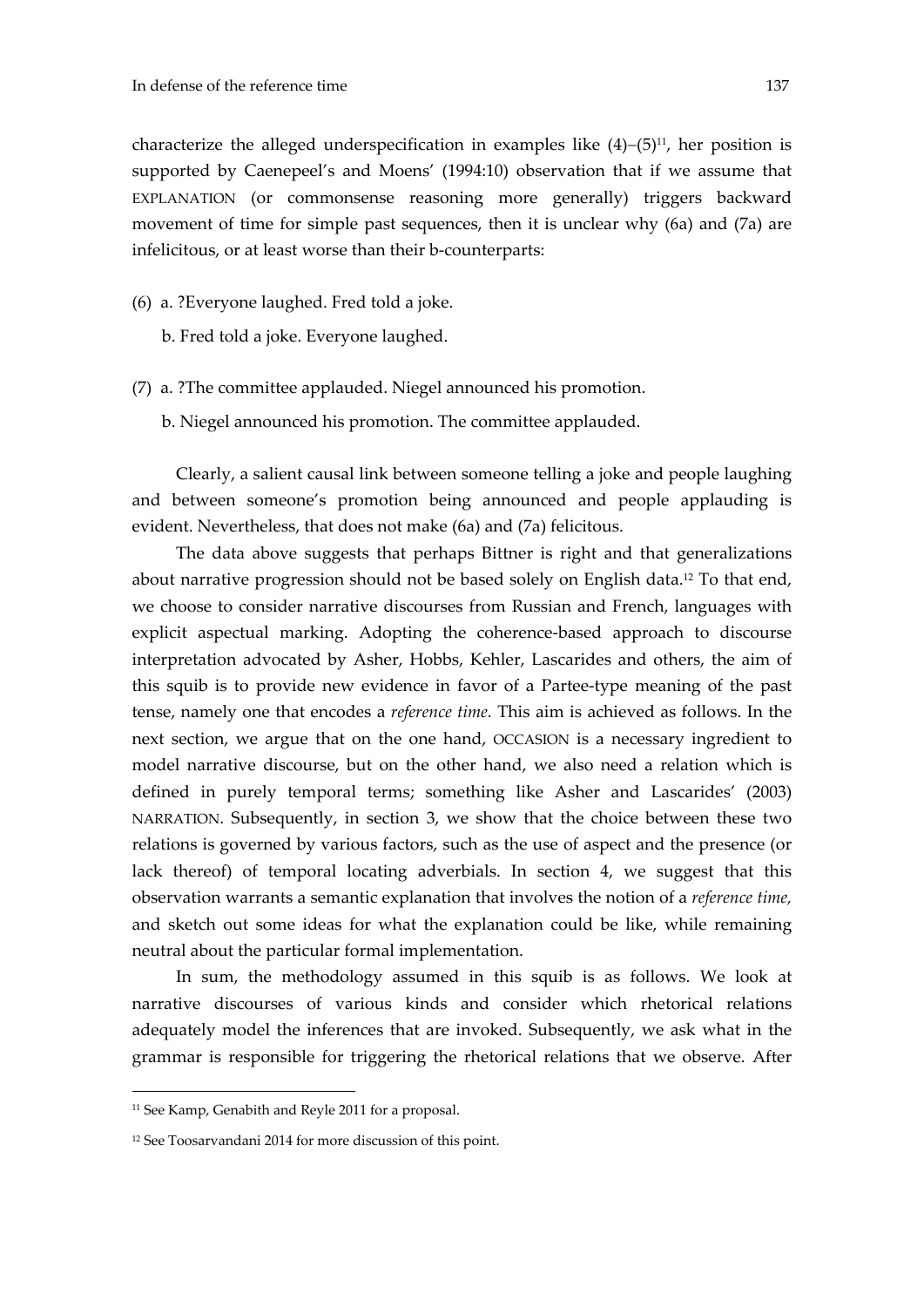reaching a natural hypothesis, we conclude that only a particular kind of semantic analysis, namely one that involves the notion of a *reference time*, could explain why these grammatical forms should trigger the rhetorical relations that we observe. So, in essence, the methodology employed here starts from the discourse level and concludes with questions about form and meaning. We believe that this methodology is essential for explaining intuitions about the temporal location of eventualities. Moreover, by looking at Russian and French, we hope to advance Bittner's motto: *in order to better understand narrative discourse, study languages with rich morphology that encodes aspectual distinctions*.

#### **2. OCCASION, NARRATION or Both?**

In the previous section, we saw how OCCASION plays a vital role in accounting for the contrasting inferences in  $(1)-(2)$ . However, we also noted that narrative discourse is more complex than what is suggested by  $(1)-(2)$ . One complication is that there appear to be discourses that exemplify narrative progression, yet the described events are not understood as being related via a contingency relationship involving changes of states. For example, consider the discourses below, in  $(8)-(10)$ :

- (8) A man murdered Mitys. Shortly after, a statue of Mitys fell on the murderer, killing him instantly (Aristotleʹs *Poetics*, cited in Cumming 2010).
- (9) "That will be 72 cents", the grocer said. "AAAAAAAAAAAA!" Jack screamed, looking down to see a busy bee stinging him on the little finger (after Richard Brautigan, *Revenge of the Lawn*, Sam Cumming, pers. comm.).
- (10) A wave crashed down on Bob, ruining his new suit. "Iʹll sue you for that," said Bob. Another wave crashed down on him shortly thereafter, carrying off his bowler hat (Sam Cumming, pers. comm.).

In (8), a man is described as killing another man and then being killed by a statue. Since statues are not the sorts of things that react to murders, the second killing cannot be contingent on the first. In (9), we understand that two speech acts—the grocer asking Jack to pay and Jack screaming—happened in temporal succession, but there is no understood contingency between them, e.g. we don't infer that Jack was screaming at the grocer. Finally, in (10), we infer that a wave crashed after Bob playfully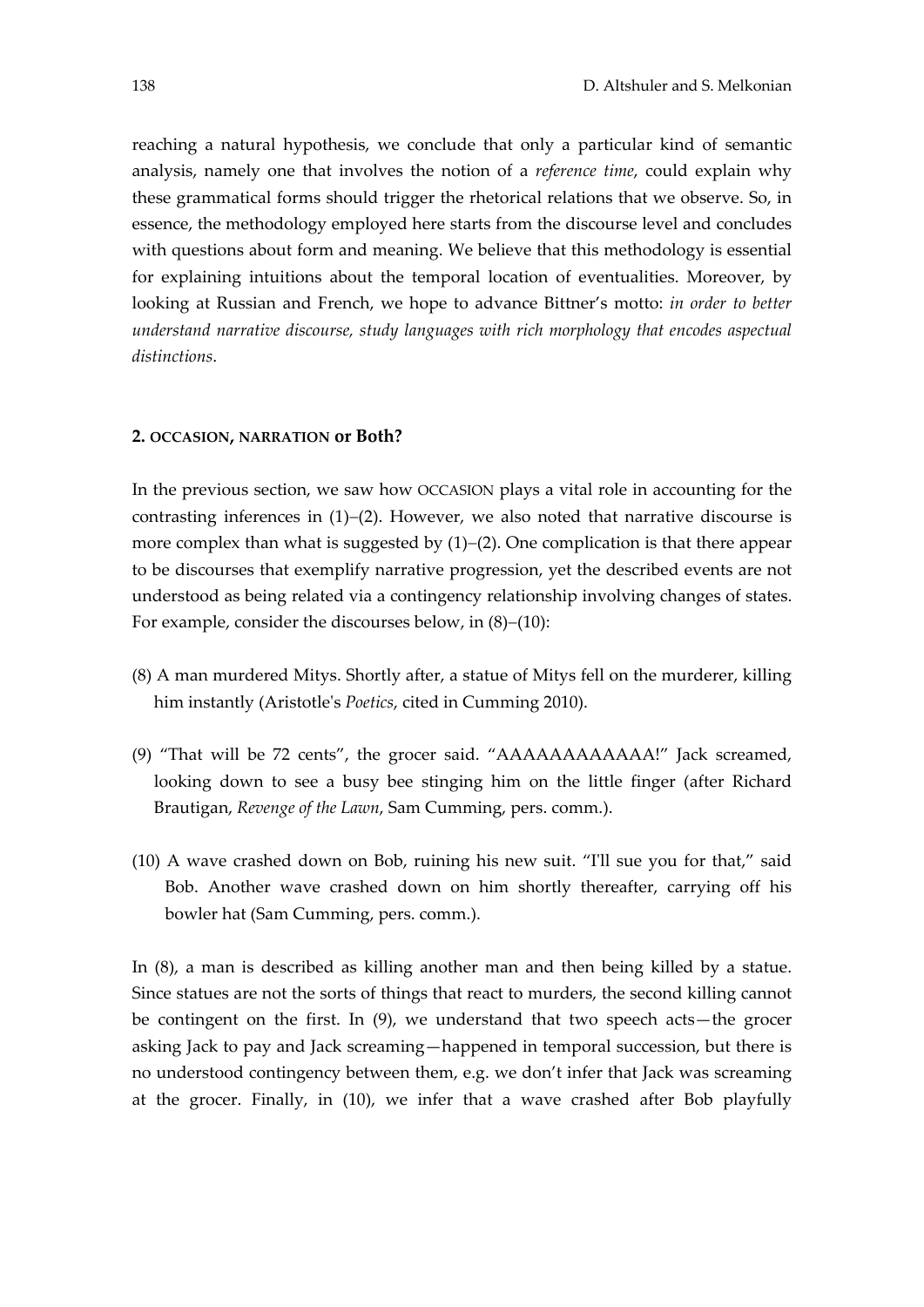If we conclude that there is no understood contingency between the events described in  $(8)-(10)$ , then it seems far-fetched to account for the narrative progression in these discourses by appealing to OCCASION. But if not OCCASION, then what?13 One possibility is to adopt Asher and Lascarides' (2003) NARRATION:

(11) NARRATION( $S_1$ ,  $S_2$ ): the event described by  $S_1$  follows an event described by  $S_2$ 

In addition, following Cumming (2013), we will assume that a discourse is coherent if it addresses some *question under discussion* (QUD).14 For example, the QUD in (8) is something like *Who killed who?* In (9), the QUD is something like *What happened in the store*? And in (10), the QUD is something like *What happened between Bob and the wave?* What all these QUDs have in common is that they are compatible with the temporal order imposed by NARRATION. In contrast, there is no reasonable QUD in (12) below that would also satisfy the temporal order imposed by NARRATION.

(12) At five o'clock, my car started and the rain stopped. (Moens and Steedman 1988:22)

A reasonable QUD such as *What happened at five?* would trigger PARALLEL (or perhaps CONTRAST)15, but crucially not NARRATION. As a result, there is no understood narrative progression.

<sup>13</sup> According to Jerry Hobbs (pers. comm.), (8) could be analyzed as a kind of parallel since both sentences describe a similar event, namely killing, and the agent and the patient of the two events is the same individual. Perhaps (10) could also be analyzed along these lines. (9), however, does not seem to involve any parallel.

 $14$  This assumption is a departure from Asher and Lascarides' (2003) proposal that discourses exemplifying NARRATION must also satisfy the so‐called *common topic constraint*.

<sup>15</sup> While there is no consensus as to how PARALLEL and CONTRAST should be defined, most theories of discourse coherence agree that these relations are fundamental. Below, I provide Hobbs's (1990) definitions. See, e.g. Kehler 2002 and Asher and Lascarides 2003 for different renditions.

 $(i)$  PARALLEL $(S_0, S_1)$ :

Infer  $p(a_1, a_2, \ldots)$  from the assertion of S<sub>0</sub>, and  $p(b_1, b_2, \ldots)$  from the assertion of S<sub>1</sub>, where  $a_i$  and  $b_i$  are similar for all *i* (Hobbs 1990:93).

 $(ii)$  CONTRAST $(S_0, S_1)$ :

a. Infer  $p(a)$  from the assertion of S<sub>0</sub>, and  $\neg p(b)$  from the assertion of S<sub>1</sub>, where *a* and *b* are similar.

b. Infer  $p(a)$  from the assertion of S<sub>0</sub>, and  $\neg p(b)$  from the assertion of S<sub>1</sub>, where there is some property *q* such that *q*(*a*) and *¬q*(*b*) (Hobbs 1990:99).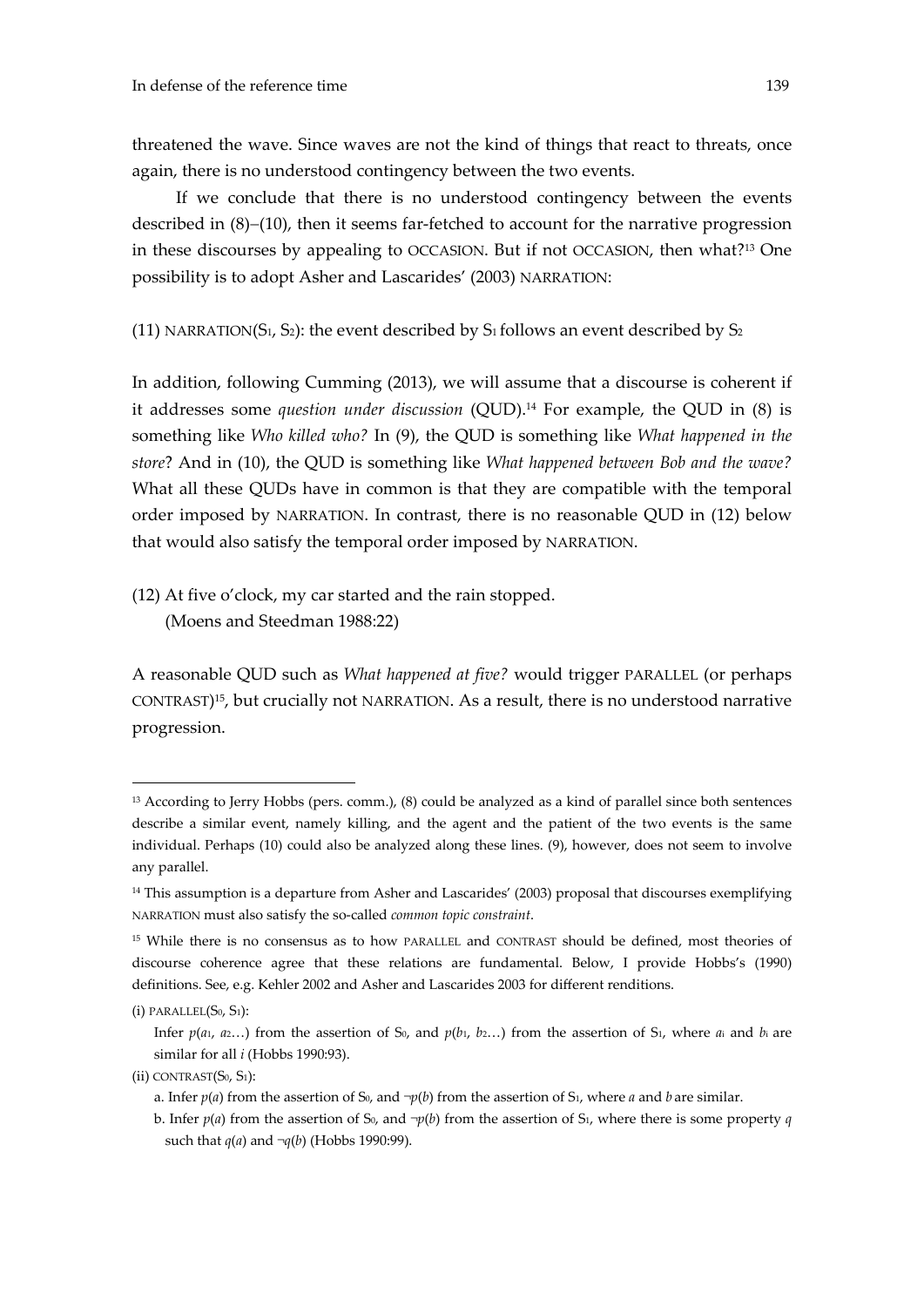Similarly, there is no possible QUD in (13) below that would satisfy the temporal order imposed by NARRATION. Unlike (12), however, (13) is incoherent because it arguably does not satisfy any rhetorical relation.

(13) #Christ was born no later than 4 B.C. and today Fortuna won the match.

In sum, there are narrative discourses that do not exemplify OCCASION. NARRATION seems to be helpful in analyzing these discourses. A question that arises, however, is how exactly QUD is linked to NARRATION and other rhetorical relations. Could it be the case that a sufficient answer to this question would eliminate the need for OCCASION altogether? While no concrete answer to this question has been provided to the best of our knowledge, and none will be provided here, the next section will look at data that is directly relevant. We will first look at discourses suggesting that the Russian imperfective is incompatible with OCCASION. Then, we will see narratives with the Russian imperfective where NARRATION is exemplified. We will take these data as evidence that both relations are linguistically relevant and this will set the stage for us showing that *semantic* factors contribute to NARRATION, rather than OCCASION, being exemplified by a given discourse.

### **3. Aspect in Past‐Tensed Discourses**

In this section we would like to show that both OCCASION and NARRATION are linguistically relevant. To do so, we would like to first consider discourses that describe two events that could, in principle, be related to one another in multiple ways. We show that using a particular aspect in Russian (i.e. perfective vs. imperfective) constrains the possible ways in which the event ordering could actually be understood.

Let's begin by considering a discourse that describes the following two events: An event of entering the castle and an event of reading a brochure about this castle. In principle, we could imagine the following ways in which these events could be related to form a coherent discourse: (a) reading a brochure about a castle sets up the occasion for visiting it, (b) the castle was entered with the knowledge gained from having read the brochure, (c) the castle was entered while reading the brochure, and (d) the entering of the castle set up the occasion to read a brochure about it.

(14) Dudkin za‐še‐l v zamok. **On čita‐l** brošjuru ob ètom zamke. Dudkin pfv‐go‐pst.3sg into castle he read.ipf‐pst.3sg brochure about this castle 'Dudkin entered the castle. He {had read/was reading} a brochure about this castle.'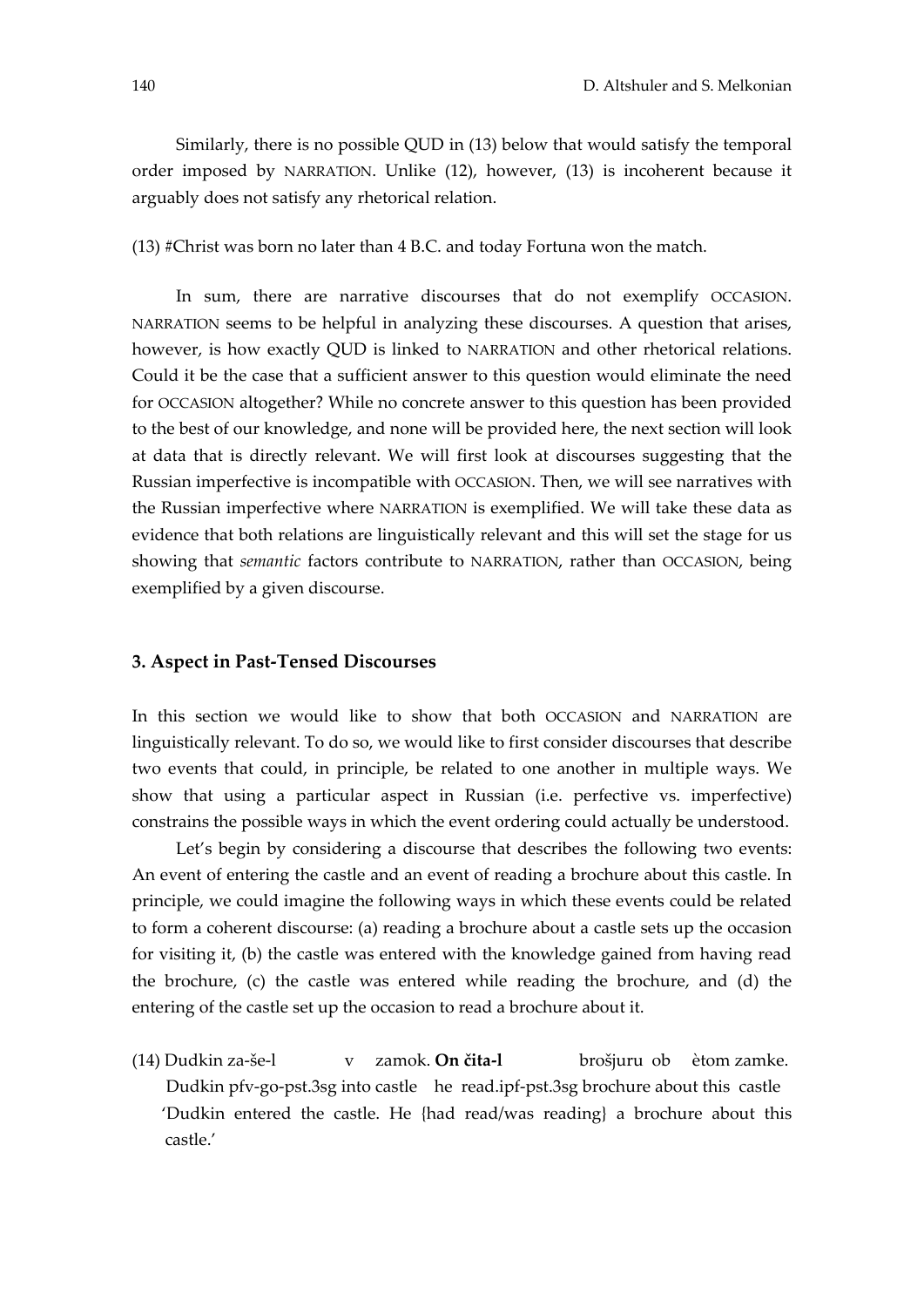Interestingly, the use of the imperfective ('IPF') *čital* ('read') in (14) is compatible with the situations described in (a)–(c), but not in (d). To describe (d), the perfective (ʹPFVʹ) *počital* is preferred.

Let us now turn to the discourse in (15), cited by Altshuler (2012: 86):

(15) Gruzinskaja storona ešče s utra zajavila, čto Georgian side even from morning announce.PFV-PST.3SG-FEM that peredača uže sostoja‐l‐a‐s', exchange already take.place.PFV‐PST.3SG‐FEM‐RFL 'The Georgians said in the morning that the exchange had already taken place,' rossijskaja storona èto **oprovergla‐l‐a**. Russian side this deny.IPF‐PST.3SG‐FEM 'the Russians had denied this…' (Izvestija, 2002.10.04)

Here, we understand that the Russians denied that an exchange had taken place. The question relevant for the purposes here is: When is this denial understood to have taken place relative to the announcement made by the Georgians? World knowledge tells us that denying must take place after the claim that is being denied. However, with the imperfective verb *oproverglala* ('deny'), the denial is actually understood to be the general position that had been held by the Russians regardless of what the Georgians claimed. Put differently, the imperfective verb describes a habitual state that is not contingent on the Georgian claim. To describe a denial that is contingent on the Georgian claim, the perfective counterpart, *oprovergla*, would have to be used.

In sum, (14) is a case in which the described events could, in principle, be ordered in every possible way, and (15) is a case in which world knowledge reasoning biases narrative progression. However, in both discourses, narrative progression is not inferred when the imperfective is used.

Let us now consider a pair of discourses that force narrative progression. We start with (16), where the use of imperfective would lead to an infelicitous discourse:

(16) Musčina vo‐še‐l v <<White Hart>>. On byl v černom pidžake man PFV‐go‐PSTto White Hart he be.IPF‐PSTin black jacket 'A man entered the White Hart. He wore a black jacket.' Bill {**OKda‐l/ #dava‐l**}  emu bakal pivo. Bill give.PFV‐PSTgive.IPF‐PSThim mug beer 'Bill gave him a mug of beer.' (after Kamp and Reyle 1993)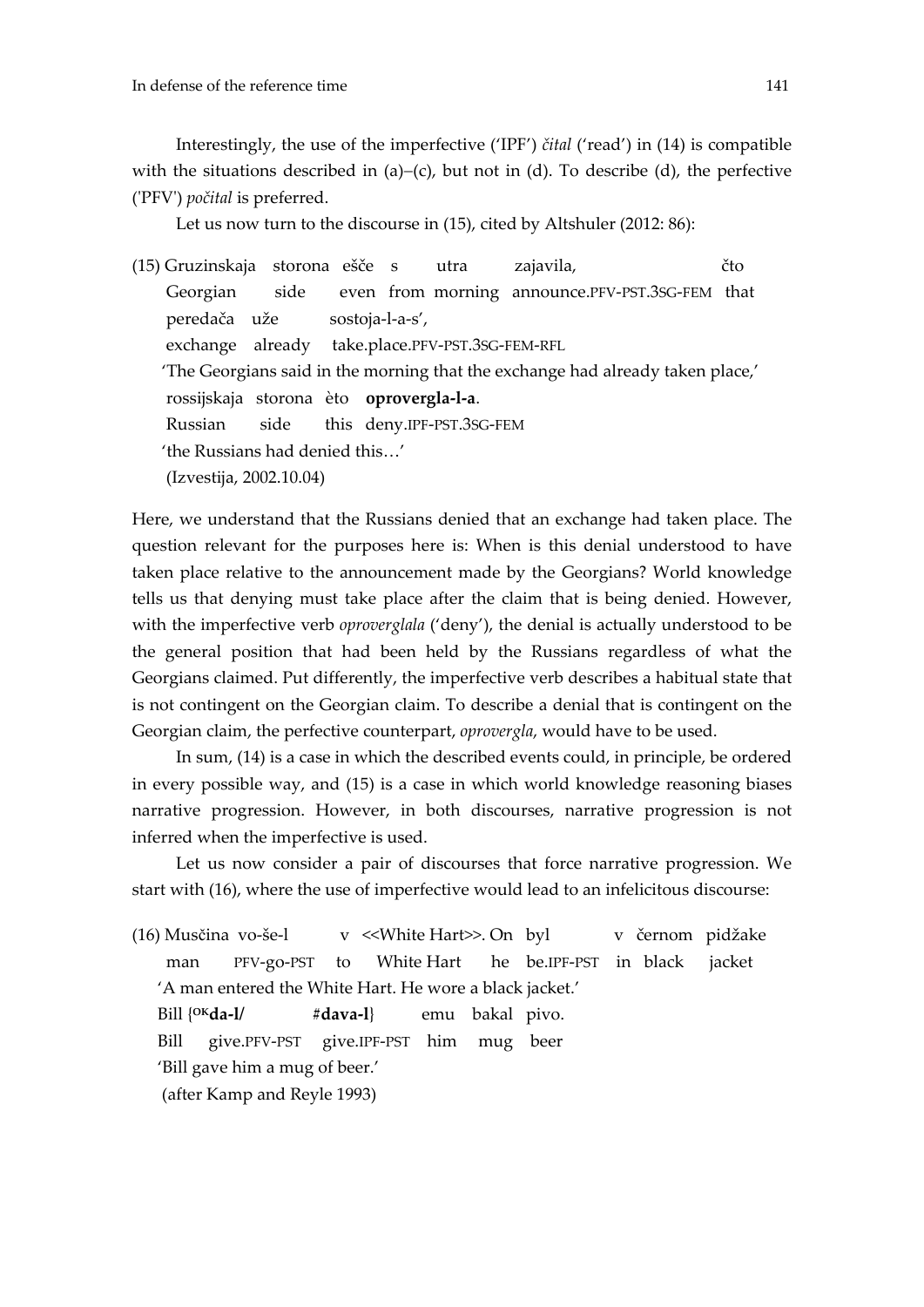This discourse describes a man who entered a bar while wearing a black jacket. Subsequently, the discourse describes this man receiving a mug of beer. Given that people receive beer after they enter a bar (rather than before), narrative progression is forced (or heavily biased). Consequently, the imperfective *daval* ('gave') is not possible; the perfective *dal* must be used instead.

An analogous point could be made with respect to the discourse in (17) below:

(17) Dva goda spustja, v 1977 gody, amerikanskij geometr Robert Konnelli two years removed in 1977 year American geometrician Robert Connelli po‐stroi‐l pervye primery izgibaemyx, mnogogrannikov PFV‐build‐PST.3SG first examples flexible polyhedron i tem samym {**OKoproverg/ #oproverga‐l**} gipotezu Ejlera. and that same disprove.PFV.PST.3SG disprove.IPF.PST.3SG hypothesis Euler 'Two years ago, in 1977, the American geometrician Robert Connelli built the first flexible polyhedron, and thereby disproved Euler's hypothesis.' (N.P. Dolbilin, *Žemčužiny teorii mnogogrannikov*)

The phrase *i tem samym* ('and thereby') forces a contingency relationship between the polyhedron having been built by Connelli and the disproval of Euler's hypothesis. Consequently, the imperfective verb *oproverglal* ('disproved') cannot be used to assert the disproval of Euler's hypothesis; its perfective counterpart must be used instead.

Based on the discourses above, Altshuler (2012) proposes that the Russian imperfective is incompatible with OCCASION. While we agree with this hypothesis, it is important to see why a more general hypothesis fails, namely that the Russian imperfective is incompatible with NARRATION and is only therefore incompatible with OCCASION. Consider (18):

- (18) a. Osen'ju 1888 godu Ul'janovu bylo razrešeno vernut'sja v Kazanʹ. fall 1888 year Ul'janov was.IPF allowed return to Kazan Zdes' on vposledstvii vstupil v odin iz marksistskix kružkov... here he subsequently joined.PFV in one from Marxist circles 'In the fall of 1888, Ul'yanov was allowed to return to Kazan. Here he subsequently joined one of the Marxist circles...'
	- b. V 1924 godu N.K. Krupskaja **pisala** v "Pravde": in 1924 year N.K. Krupskaja wrote.IPF in "Pravda" "Plexanova, Vladimir Il'ič ljubil strastno..." Plexanov Vladimir Ilich loved.IPF passionatly 'In 1924, N.K. Krupskaja wrote in "Pravda": "Vladimir Ilich loved Plexanov passionately.'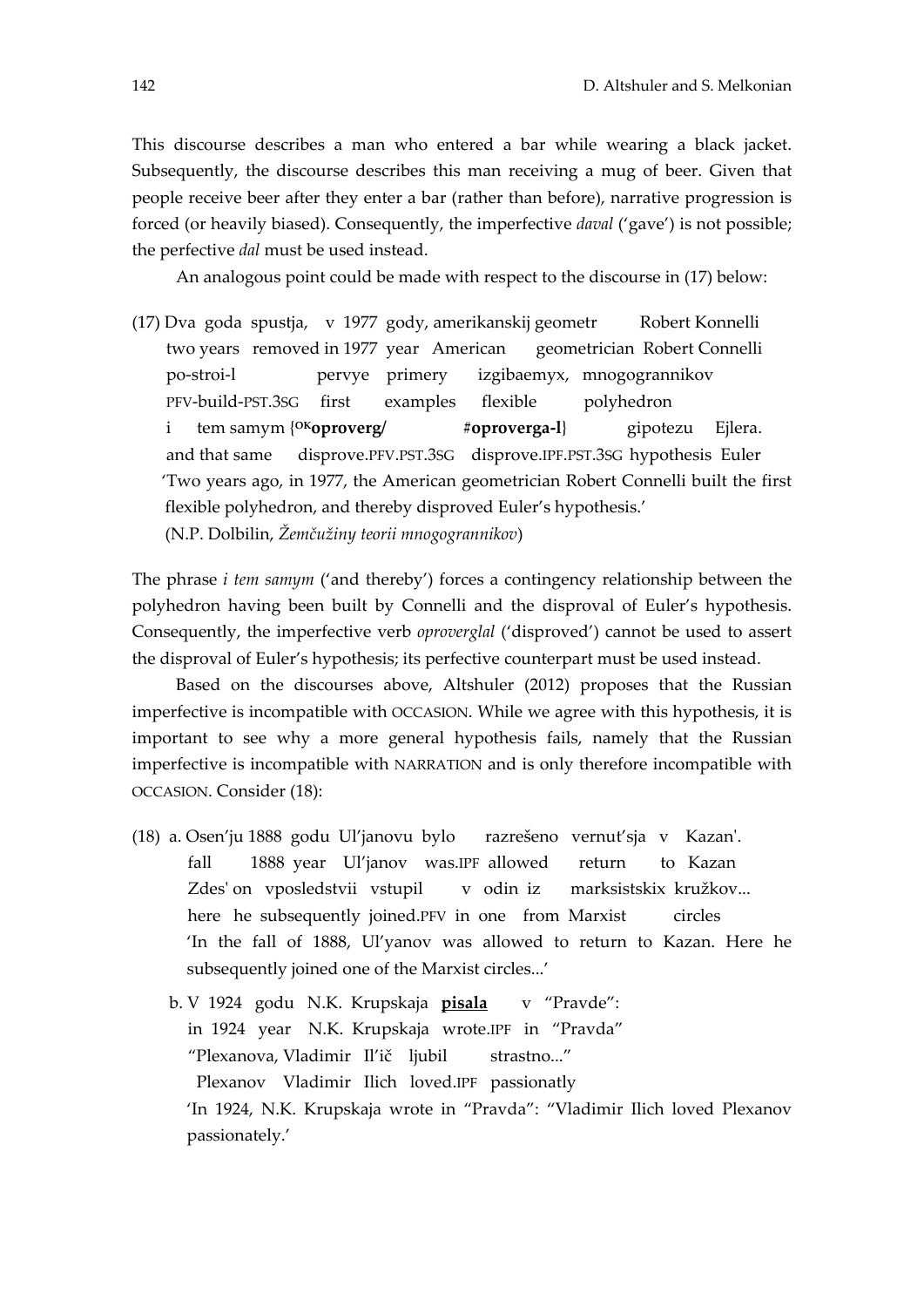<u>.</u>

The discourse above is a snippet from a long narrative about Lenin's life. (18a) describes two subsequent events starting in 1888: Lenin's permission to return to Kazan and his subsequent joining one of the Marxist circles. The narrative then goes on to describe several other events in Lenin's life, leading to the end of a paragraph. The new paragraph opens with (18b) above, which describes an event that took place 36 years later, in 1924, when Lenin's wife, Krupskaja, wrote about Lenin in the newspaper *Pravda*. What's crucial for our purposes is the fact that the imperfective past tense verb *pisala* ('wrote') is used in a context where there is clear narrative progression. Given the temporal locating adverbial that begins (18b), Krupskaja's writing about Lenin must be understood as occurring after the events described in (18a).

Several comments are in order. To begin with, note that the writing event described in (18b) is not understood to be contingent on the events described in (18a). Therefore, saying that OCCASION relates Krupskaja's writing to a previously mentioned event would be misleading. Rather, something like NARRATION is exemplified because the imperfective clause, along with the adverbial that modifies it, is simply used to assert that an event (i.e. writing) took place in 1924, after the other events. The QUD is something like *What happened in Lenin's life?*<sup>16</sup>

As noted in the previous section, much more needs to be said about how QUD is linked to the choice of a retorical relation, and NARRATION in particular.17 For our purposes, what is crucial to take away is three‐fold: (a) past imperfectives are used in narrative discourse<sup>18</sup>, but (b) only when the narrative involves something like NARRATION rather than OCCASION and (c) it also involves a temporal locating adverbial. Based on (a) and (b), we conclude that the Russian imperfective is allergic to OCCASION, but welcomes NARRATION. This conclusion is supported by the fact that (17) and (18) are infelicitous with the imperfective precisely because contingency (which is the hallmark trigger of OCCASION) is forced.

We now turn to the observation in (c) and its relation to (a) and (b). In the next section, we argue that the notion of a *reference time* allows for a natural explanation for why the imperfective is allergic to OCCASION but not NARRATION.

<sup>&</sup>lt;sup>16</sup> Based on this QUD, it's tempting to argue that a parallel is being established. This, however, seems unlikely given the definition of PARALLEL in fn. 15. In particular, note that the agent of the writing event described in (18b) is not Lenin but his wife.

 $17$  With respect to (18), one relevant observation is that the writing event described in (18b) is not at-issue; the writing by Krupskaja serves as evidence for what Lenin's feelings towards Plexanov are like and these feelings are at issue. See Simons 2007 for an analysis of propositional attitude verbs as evidentials.

 $18$  This observation was noted by Chvany (1985), though her discussion centers around the imperfective present, which is the form used in Russian for the historical present. This squib has nothing to say about this usage of the imperfective.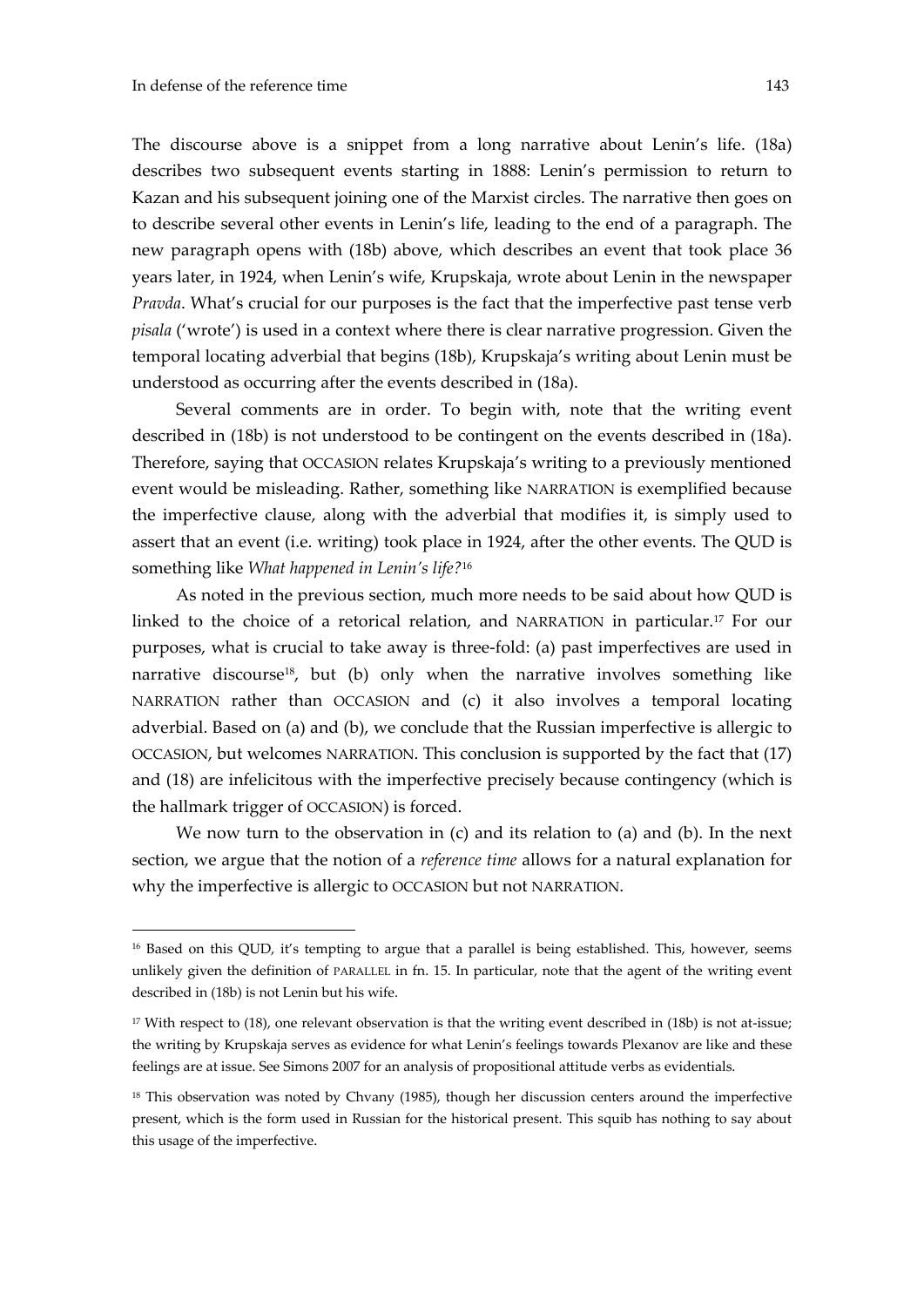#### **4. In Defense of the Reference Time**

In what follows, we would like to advance the hypothesis that temporal locating adverbials license the use of the Russian imperfective in particular narrative progression contexts, that is, those discourses that exemplify NARRATION. This idea is, in part, motivated by the observation that it would be odd to utter (18b) above as a continuation of (18a) without the temporal locating adverbial *V 1924 godu* 'In 1924'. In addition, there is evidence for the hypothesis from French. It has often been observed that the imparfait is odd in narrative contexts (see, e.g., Kamp and Rohrer 1983). For example, the imparfait *pénétrait* 'entered' in (19) below is infelicitous due to the narrative progression.

(19) #Maigret reprit la petite auto noire et il **pénétrait** dans la brasserie de la place de la République.

'Maigret once more took the little black car and he entered the café at the Republic square.'

Interestingly, inserting a temporal locating adverbial, *quelques minutes plus tard* 'a few minutes later', in the imparfait clause of (19) renders the discourse perfectly natural:

(20) Maigret reprit la petite auto noire et, **quelques minutes plus tard**, il pénétrait dans la brasserie de la place de la République.

'Maigret once more took the little black car and a few minutes later he entered the café at the Republic square' (Grønn 2008).

The use of the imparfait in (20) has been called "the imparfait narrative" (or "imparfait de rupture") and it has often been noted that it requires a temporal locating adverbial (often in fronted position). For example, Tasmowski (1985:6) claims: "the development of the IR (= "imparfait de rupture") crucially depends on a temporal adverb at the beginning of the sentence, this adverb being in charge of introducing a new temporal moment in the text". Tasmowski cites Klum (1961), who compared how many times in a corpus the temporal locating adverbials appeared with the imparfait narrative. Klum suggested that in presence of temporal locating adverbials, the imparfait is often preferred to the passé simple. Kamp and Rohrer (1983:258) provide the beginnings of an explanation for this observation when they write: "[…] Indeed when an imparfait sentence is to refer to a time other than the reference point it must contain a temporal adverbial (which may take the form of a single adverbial, a prepositional phrase or a subordinate clause) to indicate that time." One way to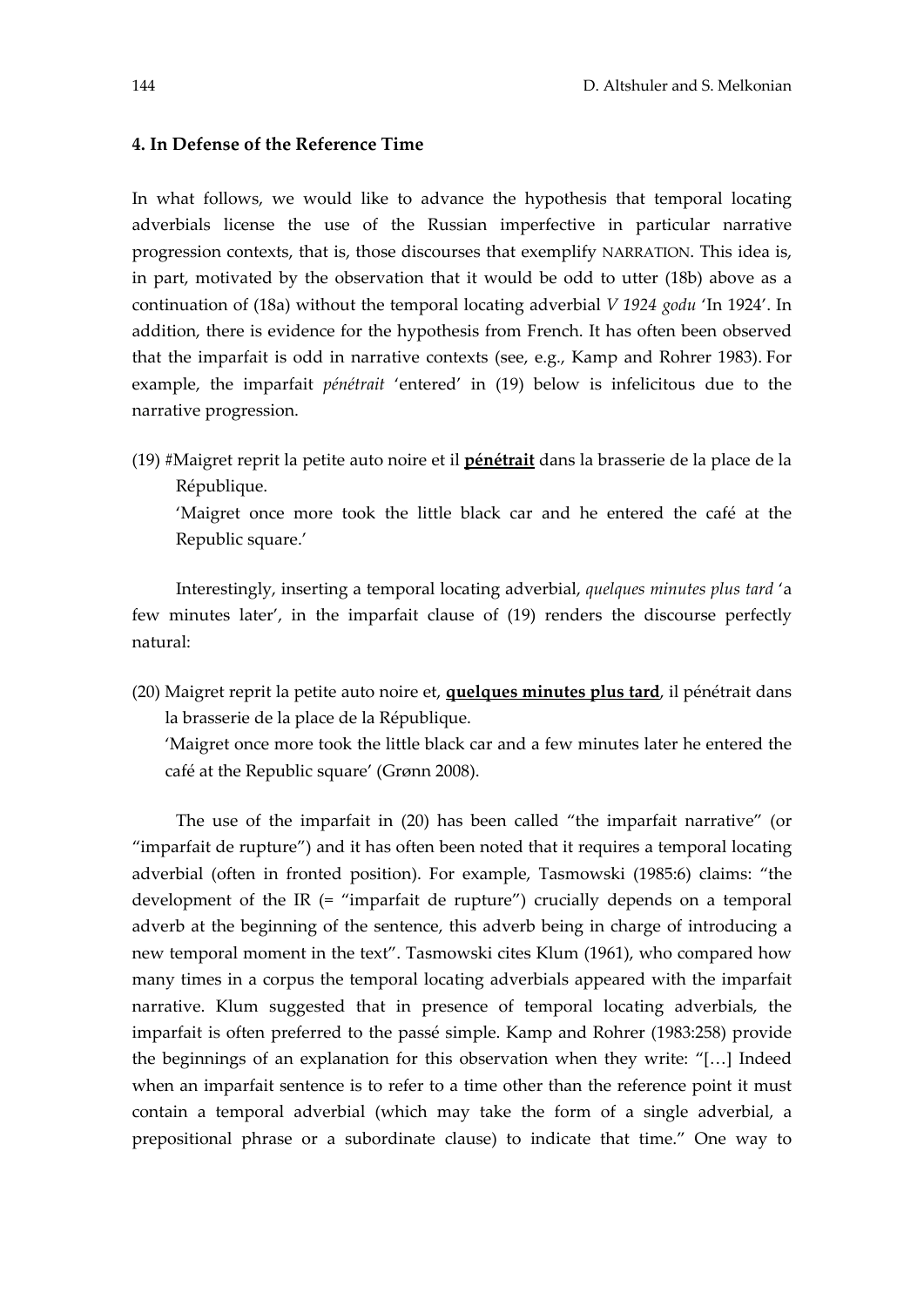1

interpret this idea is that the imparfait naturally occurs without the presence of temporal adverbials, for example, when it's embedded in a discourse and gets its reference time from surrounding context. In the presence of temporal adverbials, however, it is that adverbial that provides the temporal anchor, that is, the reference time required by the imparfait.

This invites a compositional semantic analysis of the interaction between tense, aspect and temporal adverbials. Crucially, such an analysis must explain how this interaction constrains the structure of a discourse, that is, whether OCCASION or NARRATION is inferred. In what follows, we would like to offer a suggestion for what this analysis could be like, while remaining neutral about the formal implementation. Crucial in this suggestion will be the notion of a *reference time*. In this way, we will come full circle. Recall that we started with Partee's analysis, which appealed to reference times to explain narrative progression. Subsequently, we saw that coherencebased analyses can explain the same data without positing reference times. And now, the suggestion will be that past oriented narratives involving the imperfective aspect show that we need reference times to explain the interaction between tense, aspect and temporal adverbials and, in particular, how this interaction impacts the discourse structure. So, in essence, Partee's analysis was on the right track, but for reasons that were not considered until now.

Here is the crux of our suggestion about how to model temporal meanings. Aspectual meaning is responsible for constraining the temporal location of a described eventuality relative to a time argument that is saturated by the tense. If there are no temporal locating adverbials, the saturated time is left as a free variable; it functions like the aforementioned *reference time* used to define the past tense by Partee (1984; see discussion in §1). It could lead us to infer OCCASION if the particular relation between the reference time and eventuality time encoded by the aspect is compatible with OCCASION. With respect to the Russian imperfective, what we would like to say, then, is that its semantics imposes a relation between the reference time and eventuality time that is in direct conflict with OCCASION (as defined in §1).<sup>19</sup>

<sup>&</sup>lt;sup>19</sup> Altshuler (2012) shows how this can be formally implemented. He proposes that the Russian imperfective denotes a function from a set of events denoted by the VP that it combines with to a set of VP-event parts. The consequent states of these event parts are related to a temporal coordinate that is specified by the discourse context; it functions similar to Partee's *reference time* discussed at the outset with one key difference: the reference time corresponds to the run time of salient consequent state previously introduced into the discourse context (cf. Webber 1988; Bittner 2008, 2014). Now, recall from §1 that OCCASION is defined in terms of salient (final and initial) states. Altshuler's idea is that the semantics of the Russian imperfective rules out OCCASION because the particular relation that it imposes (between the consequent state that it describes and the salient consequent state introduced into the discourse context) is in direct conflict with the state ordering in the definition of OCCASION.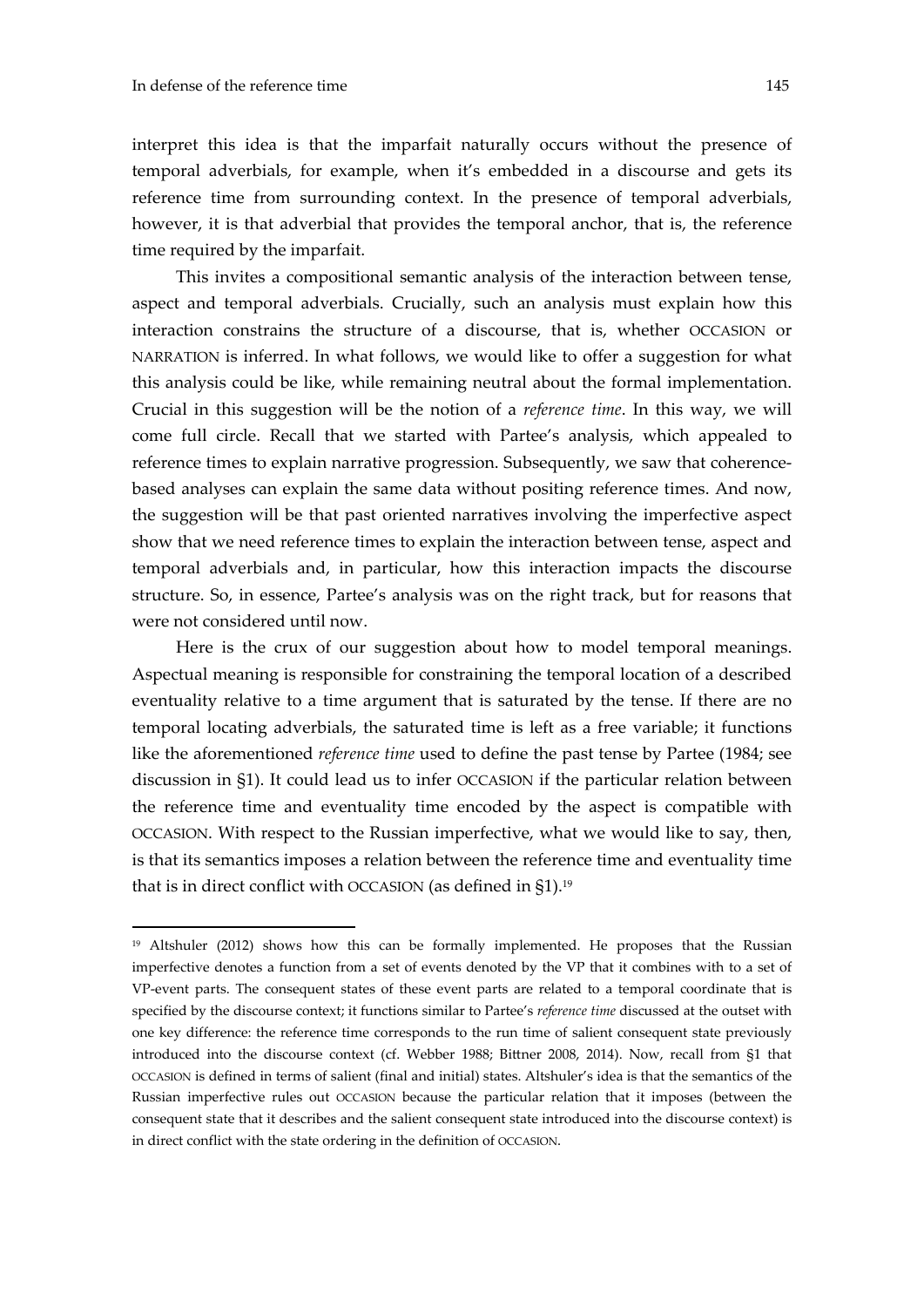Now, if there is a temporal locating adverbial present, then the time left free by the tense—which can then function as a reference time—is existentially bound by the adverbial. In other words, temporal locating adverbials are devices of anaphoric closure because they prevent the otherwise free time variable from getting its value from the context.

One question that comes up for this toy analysis is why the presence of temporal adverbials often leads us to infer NARRATION rather than OCCASION in narrative discourse. One possible hypothesis, pursued in recent work (Altshuler and Melkonian 2014) is that temporal adverbials introduce a reference time which establishes a temporal gap between two events e and e' that is inconsistent with e being contingent on e' (see Dowty 1986 for a related idea). Therefore, OCCASION is often not exemplified in narrative segments that contain temporal adverbials.

This idea is nicely illustrated by the aforementioned discourse in (18). Recall that the temporal adverbial in (18b) is used to open the beginning of a paragraph. We believe that the temporal adverbial is especially well suited here because it allows Krupskaja's writing in "Pravda" to stand after a large enough temporal gap such that we could further infer that there were intermediary events not mentioned in the discourse that Krupskaja's writing in "Pravda" was contingent upon. As noted above, we suggest to model this idea as anaphoric closure by the adverbial. Without this anaphoric closure, the hearer would attempt to establish a contingency relationship directly, by picking out reference times established in the local context. However, such a relationship is not warranted given the facts described in the discourse, which is why (18b) is odd without an adverbial.

We end this section by noting that there are temporal adverbials which are not devices of anaphoric closure. That is, they do not provide a reference time because they are "discourse transparent". As illustrated by Altshuler (2014), *that same day* is an adverbial of this kind. Altshuler observed that adding this adverbial to a narrative discourse does not alter the narrative progression—the adverbial is, as it were, 'transparent to the progress'. Consider, for example, the discourse in (21) below:

- (21) a. On May 12, 1984, Sue gave Fido a bath and cleaned our house.
	- b. **That same day,** my wife hired her and gave her a check for one month in advance.

Specifying that the hiring took place on the same day as the house cleaning does not block the additional inference that the hiring took place after the house cleaning. Crucially, (21) makes no claim about the exact temporal distance there is between the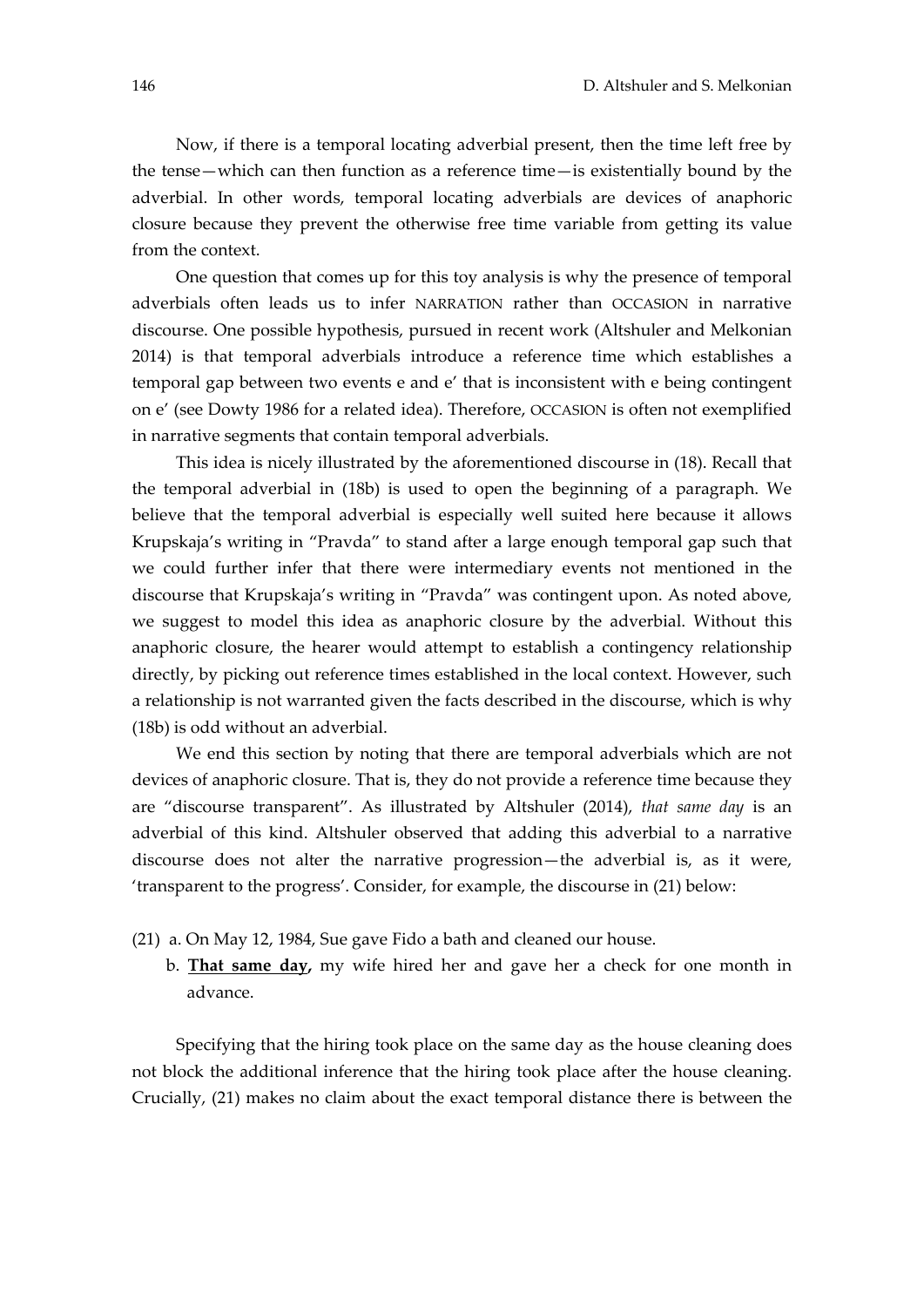house cleaning and the hiring. The only claim made is that the temporal distance is relatively short (see fn. 1).

The discourse transparency that we see in (21) can be replicated with related temporal adverbials and in non‐narrative discourse contexts. Consider (22b) below, which differs from (21b) in containing the pluperfect (rather than the simple past). As a result, we understand that the hiring took place *prior* to the house cleaning. Crucially, this inference is present regardless of whether *that same month* and *that very month* are used. That is, these adverbials are transparent to the narrative regression.

(22) a. Some months ago, Sue gave Fido a bath and cleaned our house.

 b. (**That same month/That very month**) my wife had hired her and had given her a check for one month in advance.

In (23) below, there is no order that the events in (23b,c) are understood to have occurred in (though they are understood to precede the event described in (23a)). Such is the case whether or not *that same week* or *that very week* are present in (23c). That is, specifying that the events described in (23b,c) all took place during the same week does not provide any new information that is not already inferred without *that same week* or *that very week*.

- (23) a. Bill will move next week.
	- b. Last week, his house burned down.
	- c. (**That same week/That very week**) he divorced Sue and he was fired.

In sum, what distinguishes an adverbial like *that same day* from an adverbial like *in 1924* is that the time described by the former always preserves the temporal structure of a discourse, that is, it is *transparent* to the independent rules that account for the temporal structure of a given discourse. Following Altshuler 2014, this can be modeled on the toy analysis by saying that a distinguishing property between temporal adverbials is whether or not they introduce a reference time. Temporal adverbials like *in 1924* clearly do, and this impacts the structure of a discourse, mediated by tense and aspect. Adverbials like *that same day*, however, do not introduce a reference time, thereby preserving the discourse structure that has been constrained by the tense and aspect.

A prediction of this analysis is that in contingency contexts that trigger OCCASION, the presence of an adverb like *that same day* should not license the use of the imperfective (unlike the presence of an adverb like *in 1924*). This prediction is borne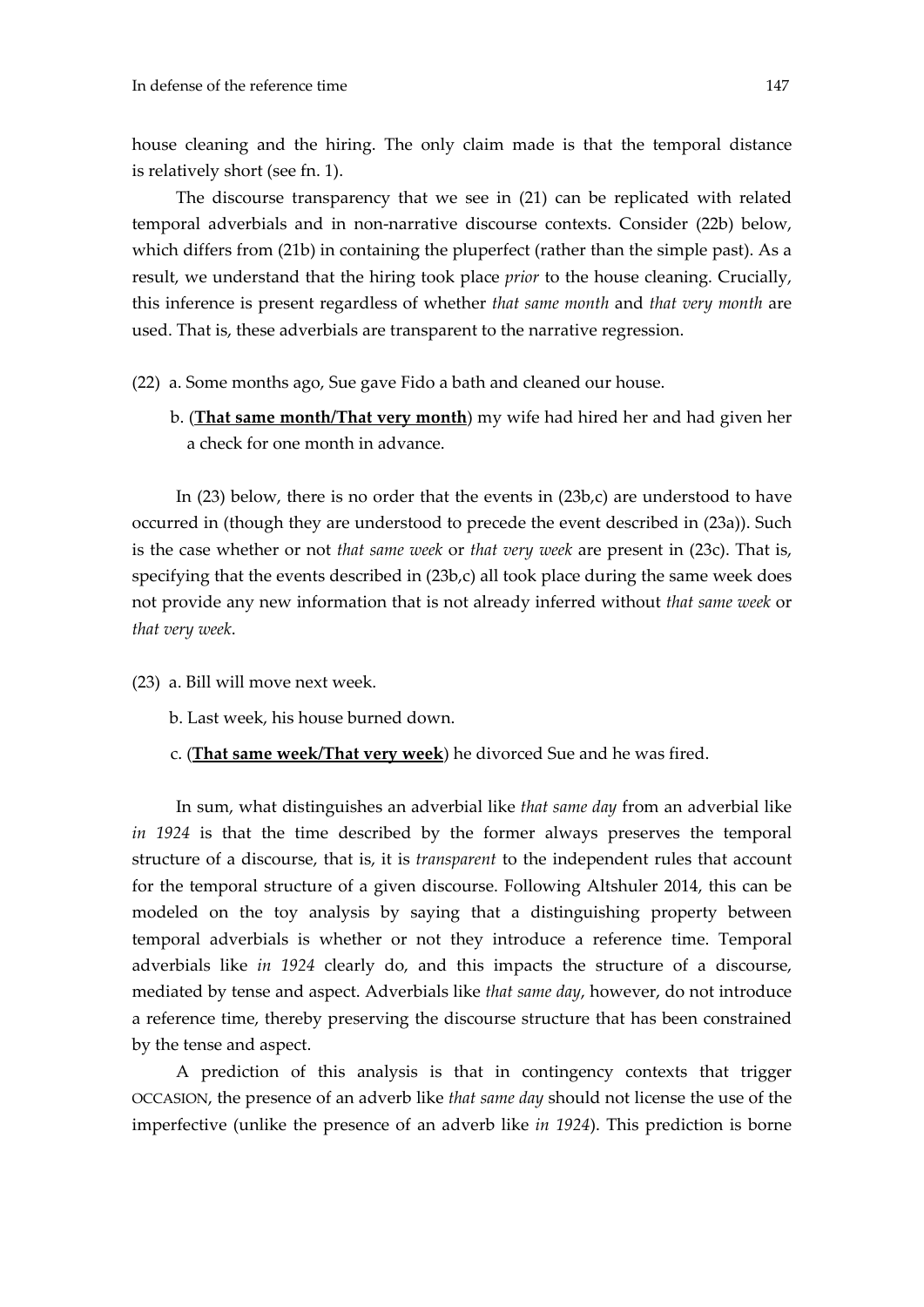out in the Lenin discourse in (18). If we were to replace *v 1924 godu* in (18b) with *v tot že samyj den'* ('that same day'), the discourse would be odd; the perfective form of *pisala* 'write', namely *napisala,* would be preferred.

## **5. Conclusion**

We hope that the toy analysis developed in the previous section provides a glimpse of what a formal implementation of the data considered in this squib could be like. The contribution should be thought of as providing some constraints on whatever formal implementation is chosen. We acknowledge that we have not showed how, exactly, grammatical components such as tense, aspect and temporal adverbials interact with pragmatic principles such as OCCASION or NARRATION. Rather, we have provided an argument, involving empirical evidence, that there must be such an interaction and argued that the notion of *reference time* is necessary to make sense of it.

## **References**

- Altshuler, Daniel. 2012. Aspectual meaning meets discourse coherence: A look at the Russian imperfective. *Journal of Semantics* 29:39-108.
- Altshuler, Daniel. 2014. A typology of partitive aspectual operators. *Natural Language and Linguistic Theory* 32(3):735-775.
- Altshuler, Daniel, and Susanna Melkonian. 2014. Taxis, contingency and imperfectivity. Presented at the International Conference "The Linguistic Heritage and Development of Yu.S. Maslovʹs Ideas", St. Petersburg, Russia.
- Asher, Nicholas, and Alex Lascarides. 2003. *Logics of conversation.* Cambridge: Cambridge University Press.
- Bittner, Maria. 2008. Aspectual universals of temporal anaphora. In *Theoretical and crosslinguistic approaches to the semantics of aspect*, ed. by Susan Rothstein, 349–85. Amsterdam: John Benjamins.
- Bittner, Maria. 2014. *Temporality: Universals and variation*. Malden, MA: Wiley‐Blackwell.
- Caenepeel, Mimo, and Marc Moens. 1994. Temporal structure and discourse structure. In *Tense and aspect in discourse*, ed. by Co Vet and Carl Vetters, 5-20. Berlin: Mouton de Gruyter.
- Chvany, Catherine. 1985. Backgrounded perfectives and plot‐line imperfectives. In *Issues in Russian morphosyntax*, ed. by Michael S. Flier and Richard D. Brecht, 247–73. Columbus: Slavica.
- Cumming, Sam. 2010. Narrative and point of view. Ms., University of California, Los Angeles.
- Cumming, Sam. 2013. The attentional foundations of coherence. Ms., University of California, Los Angeles. Accessed on December 14, 2014 at:

https://dl.dropboxusercontent.com/u/31660624/attention‐coherence.pdf

- Dowty, David. 1986. The effects of aspectual class on the temporal structure of discourse: Semantics or pragmatics?. *Linguistics and Philosophy* 9:37–61.
- Grønn, Atle. 2008. Imperfectivity and complete events. In *Interdependence of diachronic and synchronic* analyses, ed. by Folke Josephson and Ingmar So hrman, 149-165. Amsterdam: John Benjamins.